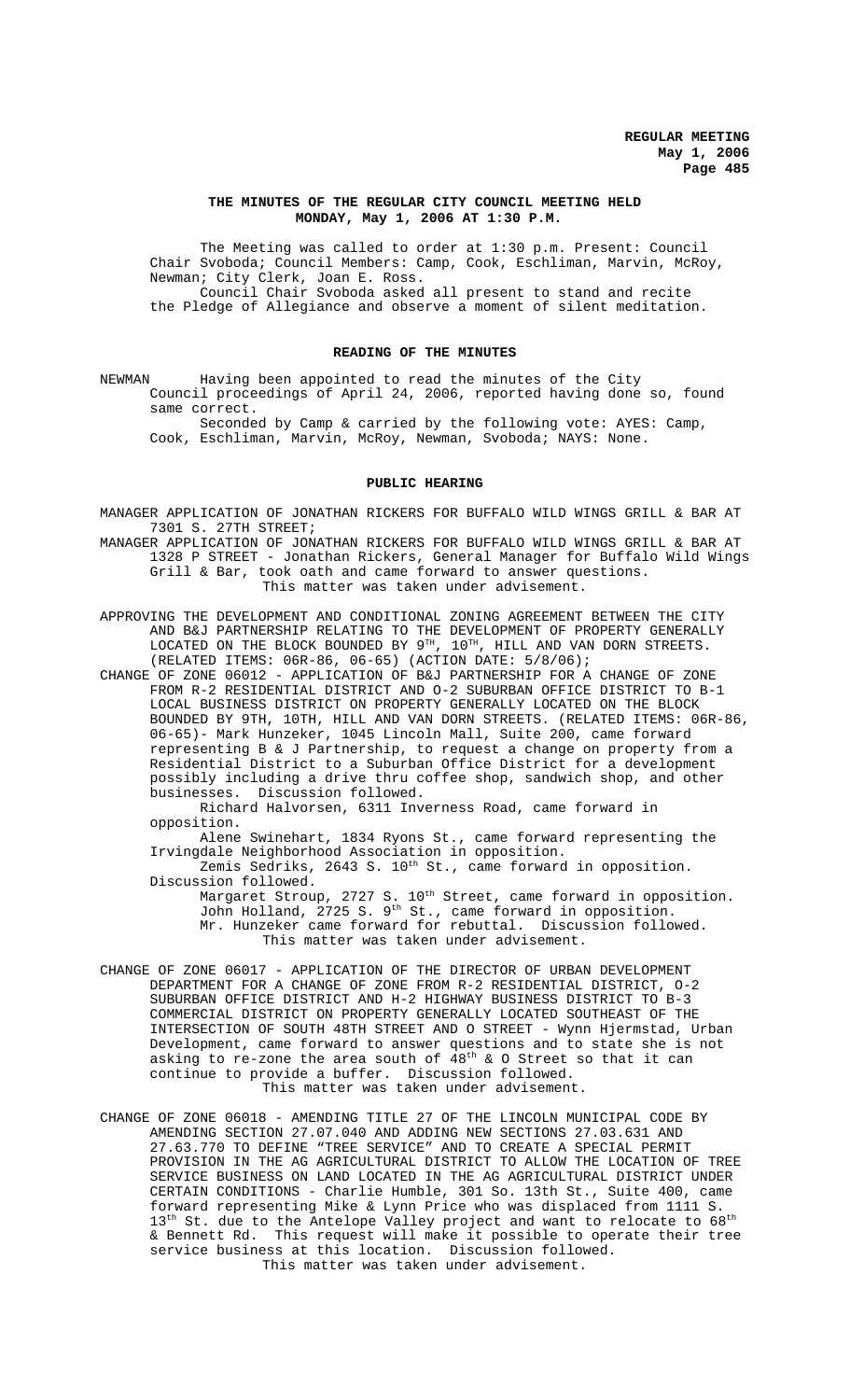APPEAL OF BOB AND VICKI ROKEBY AND LARRY SCHMIEDING FROM THE PLANNING COMMISSION APPROVAL OF PRELIMINARY PLAT 06002 SCHWORER ADDITION FOR FOUR (4) LOTS FOR COMMERCIAL DEVELOPMENT, WITH WAIVERS OF THE TIME FRAME FOR IMPROVEMENTS AND POSTING OF SURETIES AND WAIVER OF THE STORMWATER DETENTION REQUIREMENTS, IN PROPERTY GENERALLY LOCATED AT NORTH 33RD AND SUPERIOR STREETS. (4/24/06 - P.H. & ACTION CON'T. 1 WK. TO 5/1/06) - Charlie Humble, 301 So. 13th St., Suite 400, came forward representing Bob and Vicki Rokeby and Larry Schmieding to request an appeal of the approval of Preliminary Plat 06002. Discussion followed. John Watson, 2855 S.  $70^{\text{th}}$  St., Ste. 200, came forward in  ${\rm support.}$ Mike Morosin, no address given, came forward concerned with stormwater detention in this area. Mark Hunzeker, 1045 Lincoln Mall, Suite 200, came forward representing Dennis Schworer, to state they did a preliminary plat to show dedication of the road at the request of the Public Works Department even though it was not required to go ahead with the project. Discussion followed. Dana Roper, City Attorney, came forward to answer questions. Mr. Humble came forward for rebuttal. This matter was taken under advisement. APPROVING A ONE-YEAR ADVERTISING CONTRACT BETWEEN THE CITY AND DOUBLE EAGLE BEVERAGE FOR ADVERTISING AT PERSHING CENTER; APPROVING A TWO-YEAR ADVERTISING CONTRACT BETWEEN THE CITY AND CORNHUSKER BANK FOR ADVERTISING AT PERSHING CENTER - Tom Lorenz, Executive Director of Pershing Center, came forward to answer questions. This matter was taken under advisement.

COMP. PLAN CONFORMANCE 06003 - APPROVING AN AMENDMENT TO THE LINCOLN CENTER REDEVELOPMENT PLAN TO ESTABLISH THE QO1214 DOWNTOWN CIVIC PLAZA PROJECT AREA COVERING FOUR CITY BLOCKS GENERALLY BOUNDED BY Q STREET, 14TH STREET, O STREET AND 12TH STREET - Patte Newman, Council Member, stated an amendment will be brought forth to include the sentence "These authorized and directed steps shall not include eminent domain".

Dallas McGee, Urban Development, came forward to answer questions. Discussion followed.

Joel Pedersen, Assistant City Attorney, came forward to reassure that eminent domain was never intended for this project. Discussion continued.

Cecil Steward, 125 N. 11<sup>th</sup> St., came forward in support. Discussion followed.

Jeff Bunn, 1244 Clearview Blvd., came forward in opposition. Ed Patterson, 700 N. 24<sup>th</sup> St., came forward in opposition. Bonnie Armstrong, 3909 Sumner, came forward in opposition.

Steve Guittar, 2330 Nancy Dr., came forward representing Chan Hua owner of the Taste of China located at 1349 Q Street to answer questions and explain the situation of Mr. Chan.

Chan Hua, owner of Taste of China, came forward to state his situation and that he will move if it is the right location. Discussion followed.

Carl Eskridge, 128 N. 13th Street, who lives in University Towers is in opposition. Discussion followed.

Deb Johnson, Executive Director of Downtowners came foward in support.

David Livingston, 201 N. 13<sup>th</sup> Street, representing Douglas Theaters came forward in support and to answer questions. Discussion followed.

Rob Burns, owner of Wasabi Restaurant, came forward to explain that he does not own the building his business is in and did not receive a buyout for it. The owner received the buyout. Mr. Burns does not have a location to move to at this time. Discussion followed.

Ed Swotek, 5340 W. McKelvie Rd., came forward in support. Ron Kurtzer, 1113 Rose Street, came forward in opposition.

Richard Halvorsen, 6311 Inverness Road, came forward in opposition.

Mike Morosin, no address given, came forward with concern of the height of the proposed building. Discussion continued. This matter was taken under advisement.

**\*\* END OF PUBLIC HEARING \*\***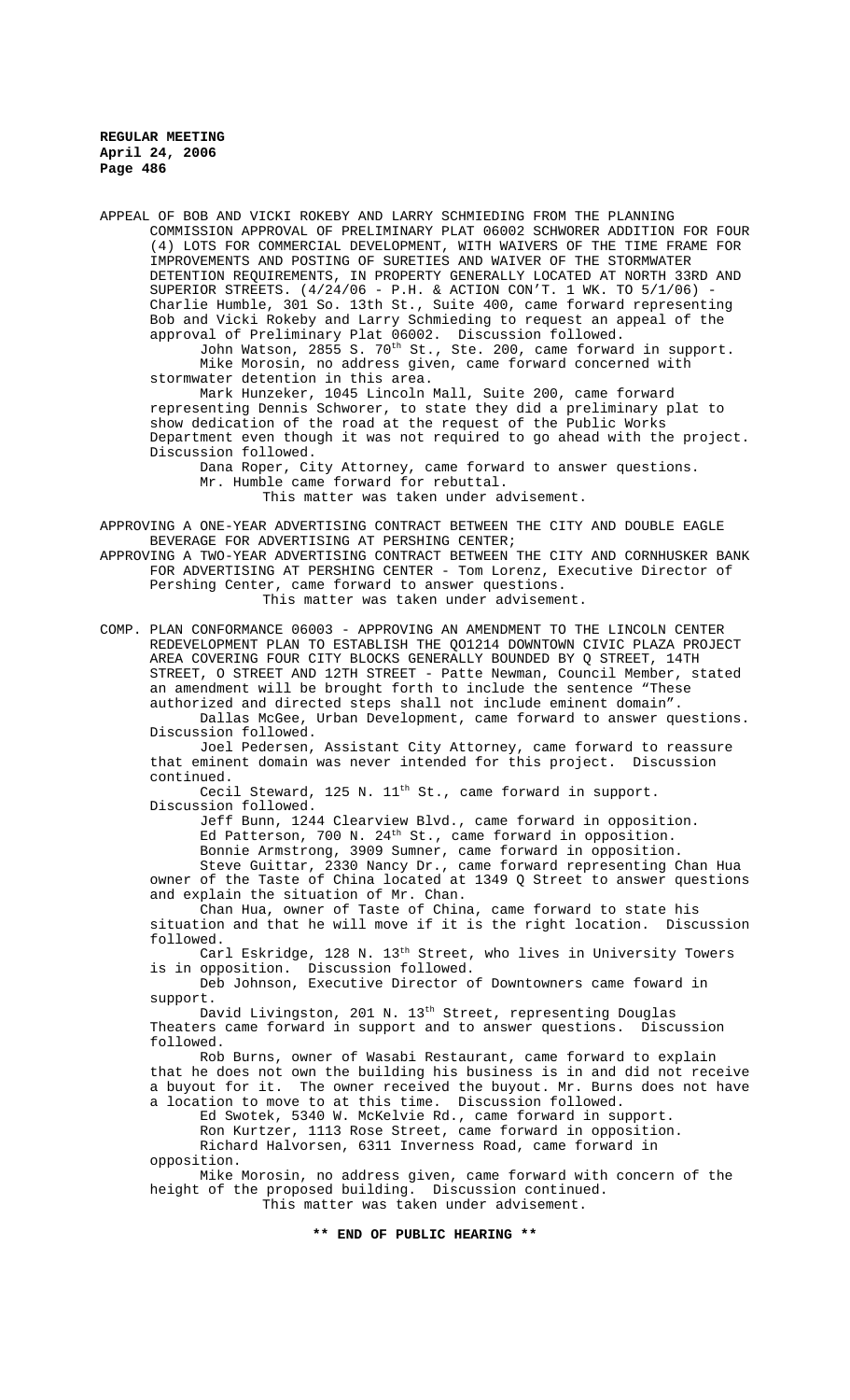## **COUNCIL ACTION**

#### **LIQUOR RESOLUTIONS**

MANAGER APPLICATION OF JONATHAN RICKERS FOR BUFFALO WILD WINGS GRILL & BAR AT 7301 S. 27TH STREET - CLERK read the following resolution, introduced by

Jon Camp, who moved its adoption for approval:<br>A-83832 WHEREAS, Bruno Enterprises Inc. Too dba WHEREAS, Bruno Enterprises Inc. Too dba Buffalo Wild Wings Grill & Bar located at 7301 S. 27th Street, Lincoln, Nebraska has been approved for a Retail Class "I" liquor license, and now requests that Jonathan Rickers be named manager;

WHEREAS, Jonathan Rickers appears to be a fit and proper person to manage said business.

NOW, THEREFORE, BE IT RESOLVED by the City Council of the City of Lincoln, Nebraska:

That after hearing duly had as required by law, consideration of the facts of this application, the Nebraska Liquor Control Act, and the pertinent City ordinances, the City Council recommends that Jonathan<br>Rickers be approved as manager of this business for said licensee. The Rickers be approved as manager of this business for said licensee. The City Clerk is directed to transmit a copy of this resolution to the Nebraska Liquor Control Commission.

Introduced by Jon Camp Seconded by Newman & carried by the following vote: AYES: Camp, Cook, Eschliman, Marvin, McRoy, Newman, Svoboda; NAYS: None.

MANAGER APPLICATION OF JONATHAN RICKERS FOR BUFFALO WILD WINGS GRILL & BAR AT 1328 P STREET - CLERK read the following resolution, introduced by Jon Camp, who moved its adoption for approval:

A-83833 WHEREAS, Bruno Enterprises Inc. Too dba Buffalo Wild Wings Grill & Bar located at 1328 P Street, Lincoln, Nebraska has been approved for a Retail Class "I" liquor license, and now requests that Jonathan Rickers be named manager;

WHEREAS, Jonathan Rickers appears to be a fit and proper person to manage said business.

NOW, THEREFORE, BE IT RESOLVED by the City Council of the City of Lincoln, Nebraska:

That after hearing duly had as required by law, consideration of the facts of this application, the Nebraska Liquor Control Act, and the pertinent City ordinances, the City Council recommends that Jonathan Rickers be approved as manager of this business for said licensee. The City Clerk is directed to transmit a copy of this resolution to the Nebraska Liquor Control Commission.

Introduced by Jon Camp Seconded by Newman & carried by the following vote: AYES: Camp, Cook, Eschliman, Marvin, McRoy, Newman, Svoboda; NAYS: None.

MANAGER APPLICATION OF JEREMIAH PENN FOR THE NOODLE SHOP CO. - COLORADO INC. DBA NOODLES & COMPANY AT 210 N. 14TH STREET - CLERK read the following

resolution, introduced by Jon Camp, who moved its adoption for approval: A-83834 WHEREAS, The Noodle Shop Co. - Colorado Inc. dba Noodles & Company located at 210 N. 14th Street, Lincoln, Nebraska has been approved for a Retail Class "I" liquor license, and now requests that Jeremiah Penn be named manager;

WHEREAS, Jeremiah Penn appears to be a fit and proper person to manage said business.

NOW, THEREFORE, BE IT RESOLVED by the City Council of the City of Lincoln, Nebraska:

That after hearing duly had as required by law, consideration of the facts of this application, the Nebraska Liquor Control Act, and the pertinent City ordinances, the City Council recommends that Jeremiah<br>Penn be approved as manager of this business for said licensee. The Penn be approved as manager of this business for said licensee. City Clerk is directed to transmit a copy of this resolution to the Nebraska Liquor Control Commission.

Introduced by Jon Camp

Seconded by Newman & carried by the following vote: AYES: Camp, Cook, Eschliman, Marvin, McRoy, Newman, Svoboda; NAYS: None.

#### **ORDINANCES - 2ND READING & RELATED RESOLUTIONS (as required)**

APPROVING THE DEVELOPMENT AND CONDITIONAL ZONING AGREEMENT BETWEEN THE CITY AND B&J PARTNERSHIP RELATING TO THE DEVELOPMENT OF PROPERTY GENERALLY LOCATED ON THE BLOCK BOUNDED BY  $9^{\text{\tiny{TH}}}$ ,  $10^{\text{\tiny{TH}}}$ , HILL AND VAN DORN STREETS. (Related Items: 06R-86, 06-65) (Action Date: 5/8/06).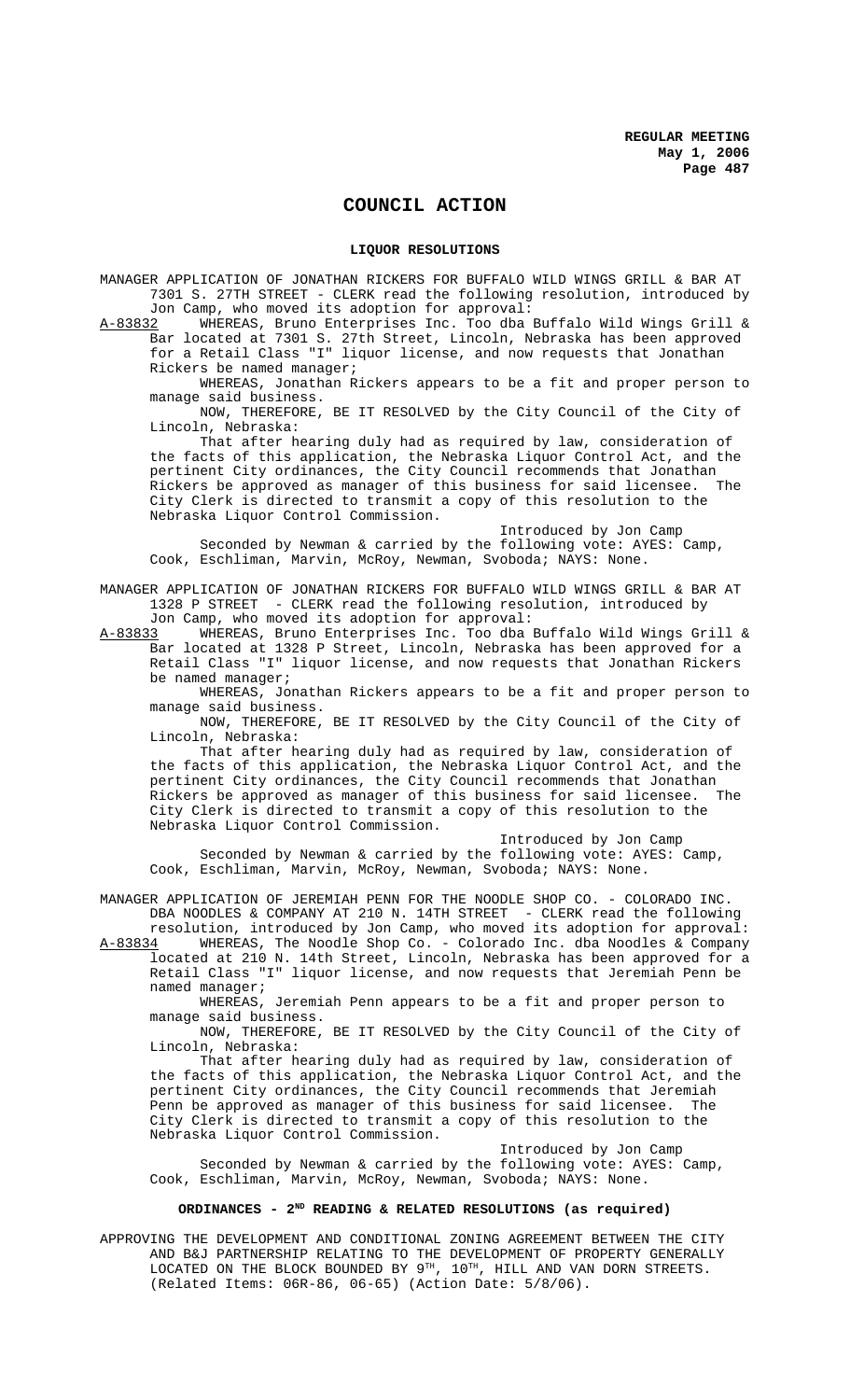- CHANGE OF ZONE 06012 APPLICATION OF B&J PARTNERSHIP FOR A CHANGE OF ZONE FROM R-2 RESIDENTIAL DISTRICT AND O-2 SUBURBAN OFFICE DISTRICT TO B-1 LOCAL BUSINESS DISTRICT ON PROPERTY GENERALLY LOCATED ON THE BLOCK BOUNDED BY 9TH, 10TH, HILL AND VAN DORN STREETS - CLERK read an ordinance, introduced by Patte Newman, amending the Lincoln Zoning District Maps attached to and made a part of Title 27 of the Lincoln Municipal Code, as provided by Section 27.05.020 of the Lincoln Municipal Code, by changing the boundaries of the districts established and shown thereon, the second time.
- CHANGE OF ZONE 06017 APPLICATION OF THE DIRECTOR OF URBAN DEVELOPMENT DEPARTMENT FOR A CHANGE OF ZONE FROM R-2 RESIDENTIAL DISTRICT, O-2 SUBURBAN OFFICE DISTRICT AND H-2 HIGHWAY BUSINESS DISTRICT TO B-3 COMMERCIAL DISTRICT ON PROPERTY GENERALLY LOCATED SOUTHEAST OF THE INTERSECTION OF SOUTH 48TH STREET AND O STREET - CLERK read an ordinance, introduced by Patte Newman, amending the Lincoln District Maps attached to and made a part of Title 27 of the Lincoln Municipal Code, as provided by Section 27.05.020 of the Lincoln Municipal Code, by changing the boundaries of the districts established and shown thereon, the second time.
- CHANGE OF ZONE 06018 AMENDING TITLE 27 OF THE LINCOLN MUNICIPAL CODE BY AMENDING SECTION 27.07.040 AND ADDING NEW SECTIONS 27.03.631 AND 27.63.770 TO DEFINE "TREE SERVICE" AND TO CREATE A SPECIAL PERMIT PROVISION IN THE AG AGRICULTURAL DISTRICT TO ALLOW THE LOCATION OF TREE SERVICE BUSINESS ON LAND LOCATED IN THE AG AGRICULTURAL DISTRICT UNDER CERTAIN CONDITIONS - CLERK read an ordinance, introduced by Patte Newman, amending Title 27 of the Lincoln Municipal Code by adding a new section numbered 27.03.633 to provide a definition for "tree service"; amending Section 27.07.040 to add tree service as a permitted special use in the AG Agriculture District; adding a new section numbered 27.63.770 to establish conditions for the approval of tree service as a special permitted use in the AG Agriculture District; and repealing Section 27.07.040 of the Lincoln Municipal Code as hitherto existing, the second time.

#### **RESOLUTIONS**

APPEAL OF BOB AND VICKI ROKEBY AND LARRY SCHMIEDING FROM THE PLANNING COMMISSION APPROVAL OF PRELIMINARY PLAT 06002 SCHWORER ADDITION FOR FOUR (4) LOTS FOR COMMERCIAL DEVELOPMENT, WITH WAIVERS OF THE TIME FRAME FOR IMPROVEMENTS AND POSTING OF SURETIES AND WAIVER OF THE STORMWATER DETENTION REQUIREMENTS, IN PROPERTY GENERALLY LOCATED AT NORTH 33RD AND SUPERIOR STREETS - PRIOR to reading:

CAMP Moved to amend Bill No. 06R-77 by amending paragraph 2(a) to read<br>as follows: "The street right-of-way shall be dedicated as required by "The street right-of-way shall be dedicated as required by the subdivision ordinance with such final plat or within twelve (12) months of the approval of a preliminary plat on the Rokeby/Schmeiding property located to the east of Schworer Addition, whichever shall occur first. And also to amend paragraph 2(b) to read as follows: "It is expected Lot 1, Block 1, will be final platted first, with the remainder of the property platted as an outlot. If so, improvements in the east/west street must be installed to a point east of the frontage road which is satisfactory to Public Works, in order to provide access to the lot. The remainder of the street shall be improved prior to approval of a subsequent final plat of the Schworer Addition or within twelve (12) months of the approval of a final plat of the Rokeby/Schmieding property located to the east of Schworer Addition, whichever occurs first." Seconded by Marvin & carried by the following vote: AYES: Cook, Eschliman, Marvin, McRoy, Newman, Svoboda; NAYS: None.

CLERK Read the following resolution, introduced by Annette McRoy, who moved its adoption:<br>A-83835 WHEREAS, Denn

WHEREAS, Dennis Schworer has submitted the preliminary plat of Schworer Addition for acceptance and approval together with a request to waive Land Subdivision Ordinance and Design Standards for Land Subdivision Regulation requirements in order to allow a two year time frame for improvements; waive the sureties until Lot 2, Block 1 and Lots 1 and 2, Block 2, are platted; and waive the on-site storm water detention, on property generally located at North 33rd and Superior Streets.; and

WHEREAS, the Lincoln City-Lancaster County Planning Commission held a public hearing on March 15, 2006 and adopted Resolution No. PC-00985 which conditionally approved Preliminary Plat No. 06002; and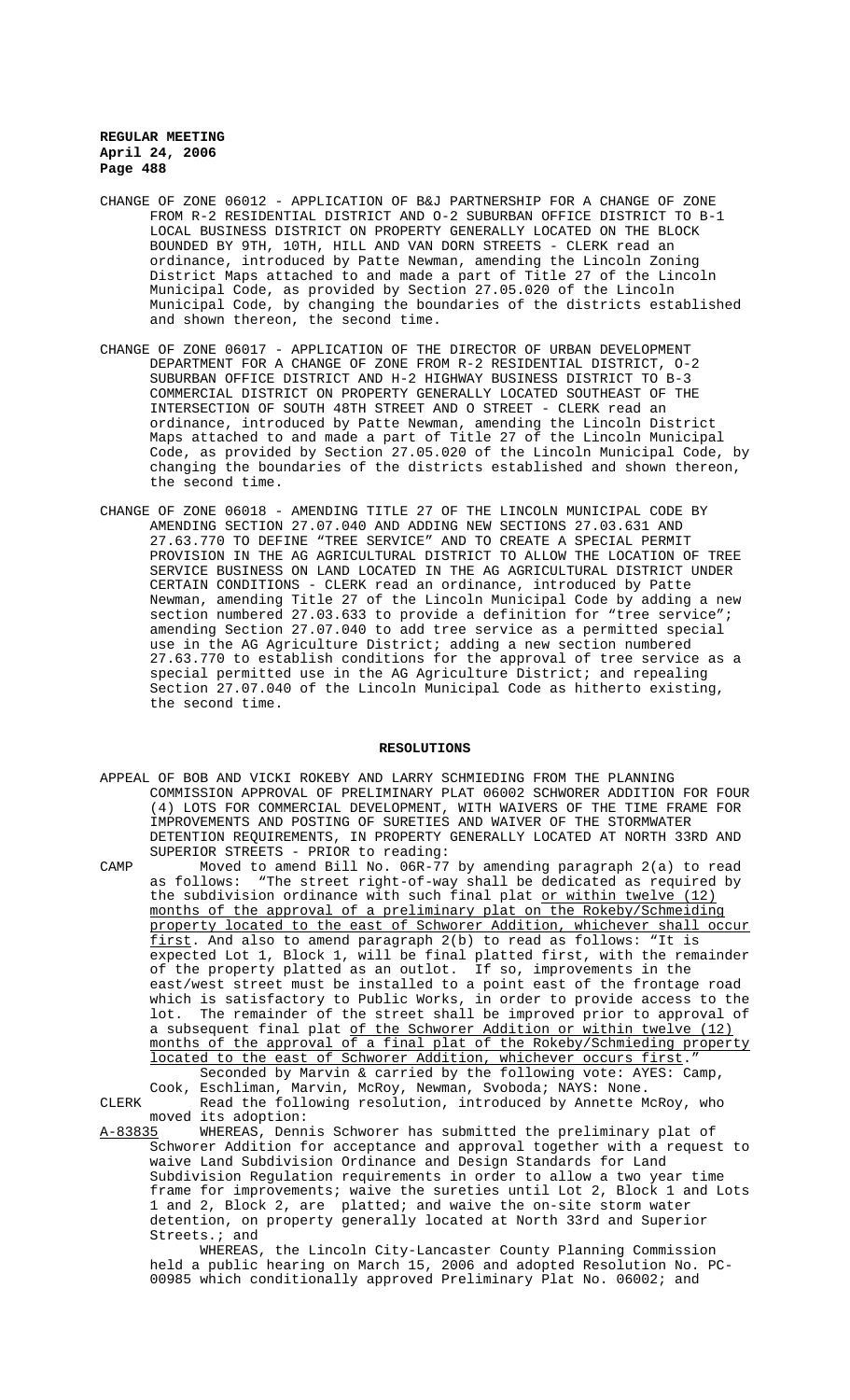WHEREAS, Bob and Vicki Rokeby and Larry Schmiding, as aggrieved persons, have appealed the action of the Lincoln City-Lancaster County Planning Commission; and

WHEREAS, the community as a whole, the surrounding neighborhood and the real property adjacent to the area included in the preliminary plat will not be adversely affected by granting such preliminary plat.

NOW, THEREFORE, BE IT RESOLVED by the City Council of the City of Lincoln, Nebraska that the preliminary plat of Schworer Addition, generally located at North 33rd and Superior Streets as submitted by Dennis Schworer is hereby accepted and approved, subject to the following terms and conditions:

1. After the subdivider completes the following instructions and submits the documents and plans and 6 copies to the Planning Department office, the preliminary plat will be signed by the Chair of the Planning Commission certifying approval: (NOTE: These documents and plans are required by ordinance or design standards.)

- a. Rename Schworer Auto Drive with a new name acceptable to the Planning Department.
- b. Revise the boundary of the plat to include the entire lot.
- c. Provide additional easements as requested by LES.
- d. Show the extension of the east/west street and North 35th Street for 300' beyond the eastern boundary of this plat.
- e. Make revisions and submit documentation as requested in the Review Comments for Application #PP06002 from the Public Works and Utilities, and Health Departments which are attached to the Lincoln City/Lancaster County Planning Staff Report prepared by Greg Czaplewski dated March 2, 2006.

2. The waivers to subdivision regulations requiring that street improvements be completed or guaranteed by surety prior to a final plat and installed within a specified time after approval of a final plat are hereby approved, provided:

- a. The street right-of-way shall be dedicated, as required by the subdivision ordinance, with each final plat or within twelve (12) months of the approval of a preliminary plat on the Rokeby/Schmieding property located to the east of Schworer Addition whichever shall occur first.
- b. It is expected Lot 1, Block 1 will be final platted first,<br>with the remainder of the property platted as an outlot. If with the remainder of the property platted as an outlot. so, improvements in the east/west street must be installed to a point east of the frontage road, which is satisfactory to Public Works, in order to provide access to the lot. The remainder of the street shall be improved prior to approval of a subsequent final plat of the Schworer Addition or within twelve (12) months of the approval of a final plat of the Rokeby/Schmieding property located to the east of Schworer Addition, whichever occurs first.
- 3. Final Plats will be approved by the Planning Director after:
	-
	- a. The sidewalks, streets, utilities, drainage facilities, street lighting, street trees, and street name signs have been completed or the subdivider has submitted a bond or an escrow of security agreement to guarantee their completion. b. The subdivider has signed an agreement that binds the subdivider, its successors and assigns:
		- (1) to complete the public street paving of streets shown on the final plat within two (2) years following the approval of the final plat.
		- (2) to complete the installation of sidewalks along both sides of public streets as shown on the final plat within four (4) years following the approval of the final plat.
		- (3) to complete the public water distribution system to serve this plat within two (2) years following the approval of the final plat.
		- (4) to complete the public wastewater collection system to serve this plat within two (2) years following the approval of the final plat.
		- (5) to complete the enclosed public drainage facilities shown on the approved drainage study to serve this plat within two (2) years following the approval of the final plat.
		- (6) to complete land preparation including storm water detention/retention facilities and open drainageway improvements to serve this plat prior to the installation of utilities and improvements but not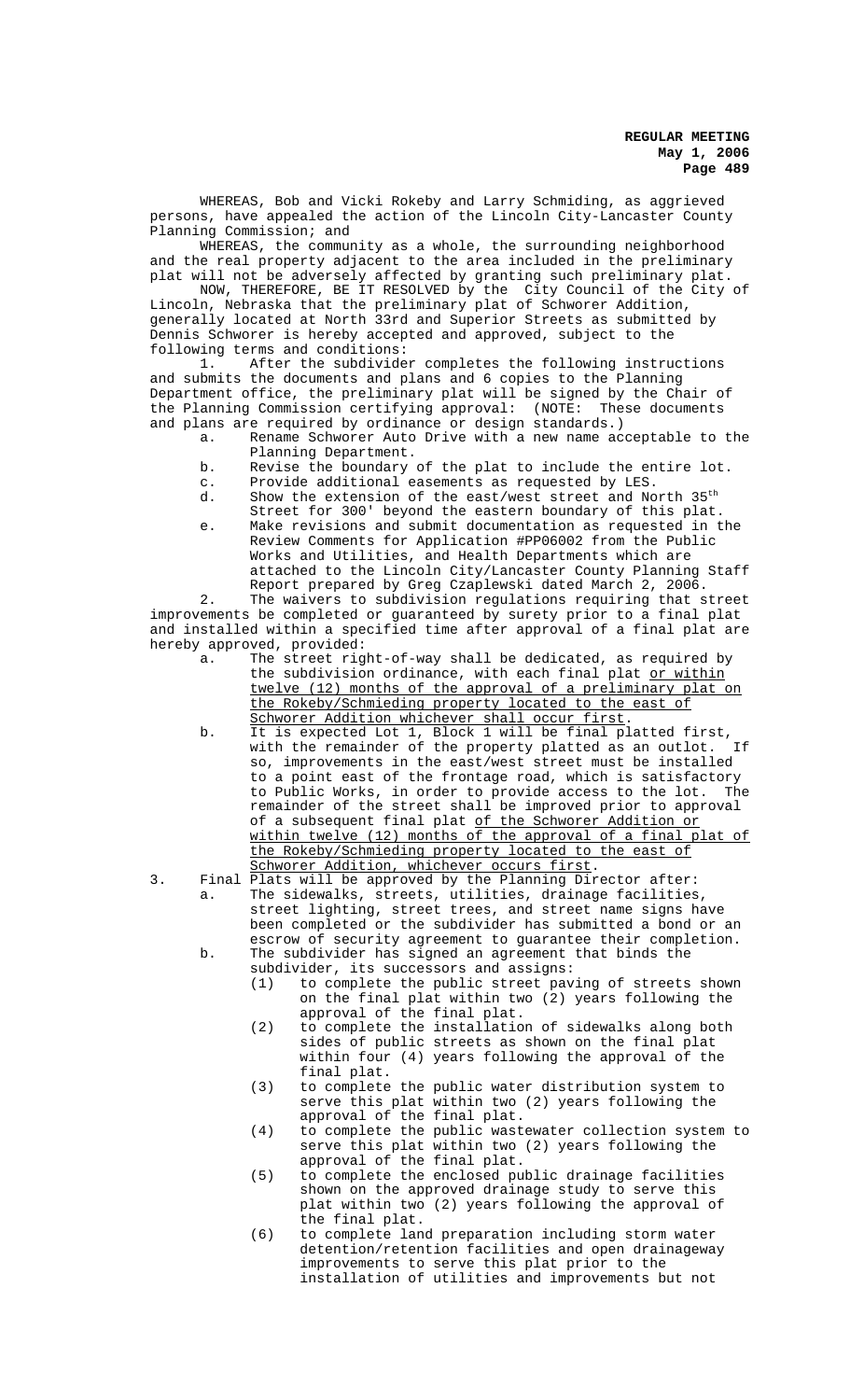> more than two (2) years following the approval of the final plat.

- (7) to complete the installation of public street lights along public streets within this plat within two (2) years following the approval of the final plat.
- (8) to complete the planting of the street trees along public streets within this plat within four (4) years following the approval of the final plat.
- (9) to complete the installation of the street name signs within two (2) years following the approval of the final plat.
- (10) to complete any other public or private improvement or facility required by Chapter 26.23 (Development Standards) of the Land Subdivision Ordinance in a timely manner which inadvertently may have been omitted from the above list of required improvements.
- (11) to complete the public and private improvements shown on the preliminary plat.
- (12) to retain ownership of or the right of entry to the outlots in order to maintain the outlots and private improvements on a permanent and continuos basis. However, the subdivider may be relieved and discharged of this maintenance obligation upon creating, in writing, a permanent and continuous association of property owners who would be responsible for said permanent and continuous maintenance. The subdivider shall not be relieved of such maintenance obligation until the private improvements have been satisfactorily installed and the documents creating the association have been reviewed and approved by the City Attorney and filed of record with the Register of Deeds.
- (13) to properly and continuously maintain and supervise the private facilities which have common use or benefit, and to recognize that there may be additional maintenance issues or costs associated with providing for the proper functioning of storm water detention/retention facilities as they were designed and constructed within the development, and that these are the responsibility of the land owner.
- (14) to comply with the provisions of the Land Preparation and Grading requirements of the Land Subdivision Ordinance.
- (15) to submit to the Director of Public Works a plan showing proposed measures to control sedimentation and erosion and the proposed method to temporarily stabilize all graded land for approval.
- (16) to submit to the lot buyers and home builders a copy of the soil analysis.

4. The waiver to the design standard requiring on-site stormwater detention is hereby approved.

Introduced by Annette McRoy Seconded by Newman & carried by the following vote: AYES: Camp, Cook, Eschliman, Marvin, McRoy, Newman, Svoboda; NAYS: None.

ACCEPTING THE REPORT OF NEW AND PENDING CLAIMS AGAINST THE CITY AND APPROVING DISPOSITION OF CLAIMS SET FORTH FOR THE PERIOD OF APRIL 1 - 15, 2006 - CLERK read the following resolution, introduced by Patte Newman, who

moved its adoption:<br>A-83836 BE IT RESOLVE BE IT RESOLVED by the City Council of the City of Lincoln, Nebraska:

That the claims listed in the attached report, marked as Exhibit "A", dated April 17, 2006, of various new and pending tort claims filed against the City of Lincoln with the Office of the City Attorney or the Office of the City Clerk, as well as claims which have been disposed of, are hereby received as required by Neb. Rev. Stat. § 13-905 (Reissue 1997). The dispositions of claims by the Office of the City Attorney, as shown by the attached report, are hereby approved:

| DENIED                          |             |                          | ALLOWED OR SETTLED |
|---------------------------------|-------------|--------------------------|--------------------|
| James Peterson & Susan Peterson | NAS*        | Sheryl Theriault         | \$426.00           |
| Hollis W. Anderson              | \$11,190.73 | Janet Hiemer             | 7,000.00           |
| Gene Van Ackeren                | 53.00       | Lavelle Hansen           | 3,600.00           |
| Margaret Stones                 | NAS*        | John Kreifels            | 511.74             |
| Gene Retzlaff                   | 75.00       | Terry Valcan             | 1,400.00           |
| Kristi Briscoe                  | 42.78       | Georgiana Brock          | 541.39             |
| Lynn Schafer                    | NAS*        | State Farm Insurance Co. |                    |
|                                 |             |                          |                    |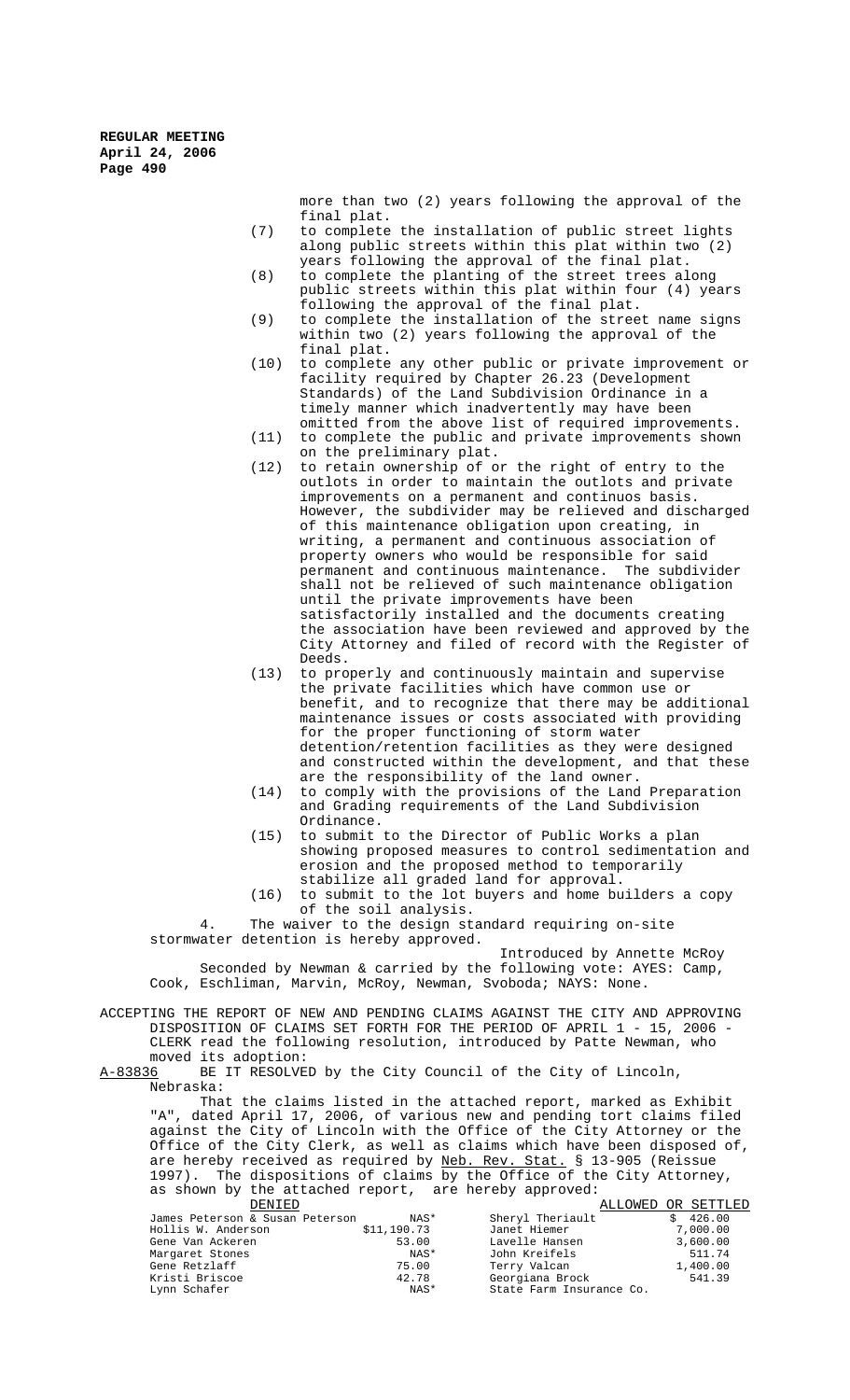| Alesia Stokes    | 52.38 | (Claim No. 27-E072-433) | 2,600.00 |
|------------------|-------|-------------------------|----------|
| Virginia James   | NAS*  | Kristy Moeller          | 246.00   |
| Ethel M. Strough | NAS*  | Janice Coleman          | 4,250.00 |
| Kim Warren       | 48.95 |                         |          |
| Tris Rockwell    | 62.92 |                         |          |
| LaDonna Holsten  | 43.71 |                         |          |
|                  |       |                         |          |

\* No Amount Specified

The City Attorney is hereby directed to mail to the various claimants listed herein a copy of this resolution which shows the final disposition of their claim.

Introduced by Patte Newman Seconded by Camp & carried by the following vote: AYES: Camp, Cook, Eschliman, Marvin, McRoy, Newman, Svoboda; NAYS: None.

APPROVING A ONE-YEAR ADVERTISING CONTRACT BETWEEN THE CITY AND DOUBLE EAGLE BEVERAGE FOR ADVERTISING AT PERSHING CENTER - CLERK read the following resolution, introduced by Patte Newman, who moved its adoption:

A-83837 WHEREAS, the City of Lincoln owns and operates Pershing Municipal Auditorium located at 226 Centennial Mall South in Lincoln, Nebraska; and

WHEREAS, two exterior animated programmable electronic message systems, and one interior animated programmable electronic message system are located at said auditorium; and

WHEREAS, Double Eagle Beverage, LLC, a Nebraska corporation, 5840 N. 70th Street, Lincoln, NE 68507, (402) 467-3573, desires to extend its current advertising contract for one year commencing on April 1, 2006 and terminating on March 31, 2007 for the right to display advertisements on said message systems and the City is willing to grant certain advertising rights to Double Eagle Beverage LLC.

NOW, THEREFORE, BE IT RESOLVED by the City Council of the City of Lincoln, Nebraska:

That the Advertising Agreement, which is attached hereto marked as Attachment "A" and made a part hereof by reference, by and between the City of Lincoln dba Pershing Municipal Auditorium and Double Eagle Beverge LLC, under which Double Eagle Beverage LLC is granted certain interior and exterior advertising rights at Pershing Municipal Auditorium for a one-year period upon the terms and conditions as set forth in said Agreement is hereby approved and the Mayor is authorized to execute the same on behalf of the City.

The City Clerk is directed to transmit one fully executed copy of said Advertising Agreement to Thomas Lorenz, Manager of Pershing Municipal Auditorium, and one fully executed copy to Double Eagle Beverage LLC.

Introduced by Patte Newman Seconded by Camp & carried by the following vote: AYES: Camp, Cook, Eschliman, Marvin, McRoy, Newman, Svoboda; NAYS: None.

APPROVING A TWO-YEAR ADVERTISING CONTRACT BETWEEN THE CITY AND CORNHUSKER BANK FOR ADVERTISING AT PERSHING CENTER - CLERK read the following

resolution, introduced by Patte Newman, who moved its adoption:<br>A-83838 MHEREAS, the City of Lincoln owns and operates Pershing M WHEREAS, the City of Lincoln owns and operates Pershing Municipal Auditorium located at 226 Centennial Mall South in Lincoln, Nebraska; and

WHEREAS, two exterior animated programmable electronic message systems, and one interior animated programmable electronic message system are located at said auditorium; and

WHEREAS, Cornhusker Bank, 11th and Cornhusker Highway, Lincoln, NE 68508, (402) 434-2265, wishes to acquire the right to display advertisements on said message systems and the City is willing to grant certain advertising rights to Cornhusker Bank.

NOW, THEREFORE, BE IT RESOLVED by the City Council of the City of Lincoln, Nebraska:

That the Advertising Agreement, which is attached hereto marked as Attachment "A" and made a part hereof by reference, by and between the City of Lincoln dba Pershing Municipal Auditorium and Cornhusker Bank, under which Cornhusker Bank is granted certain interior and exterior advertising rights at Pershing Municipal Auditorium for a two-year period upon the terms and conditions as set forth in said Agreement is hereby approved and the Mayor is authorized to execute the same on behalf of the City.

The City Clerk is directed to transmit one fully executed copy of said Advertising Agreement to Thomas Lorenz, Manager of Pershing Municipal Auditorium, and one fully executed copy to Cornhusker Bank.

Introduced by Patte Newman Seconded by Camp & carried by the following vote: AYES: Camp, Cook, Eschliman, Marvin, McRoy, Newman, Svoboda; NAYS: None.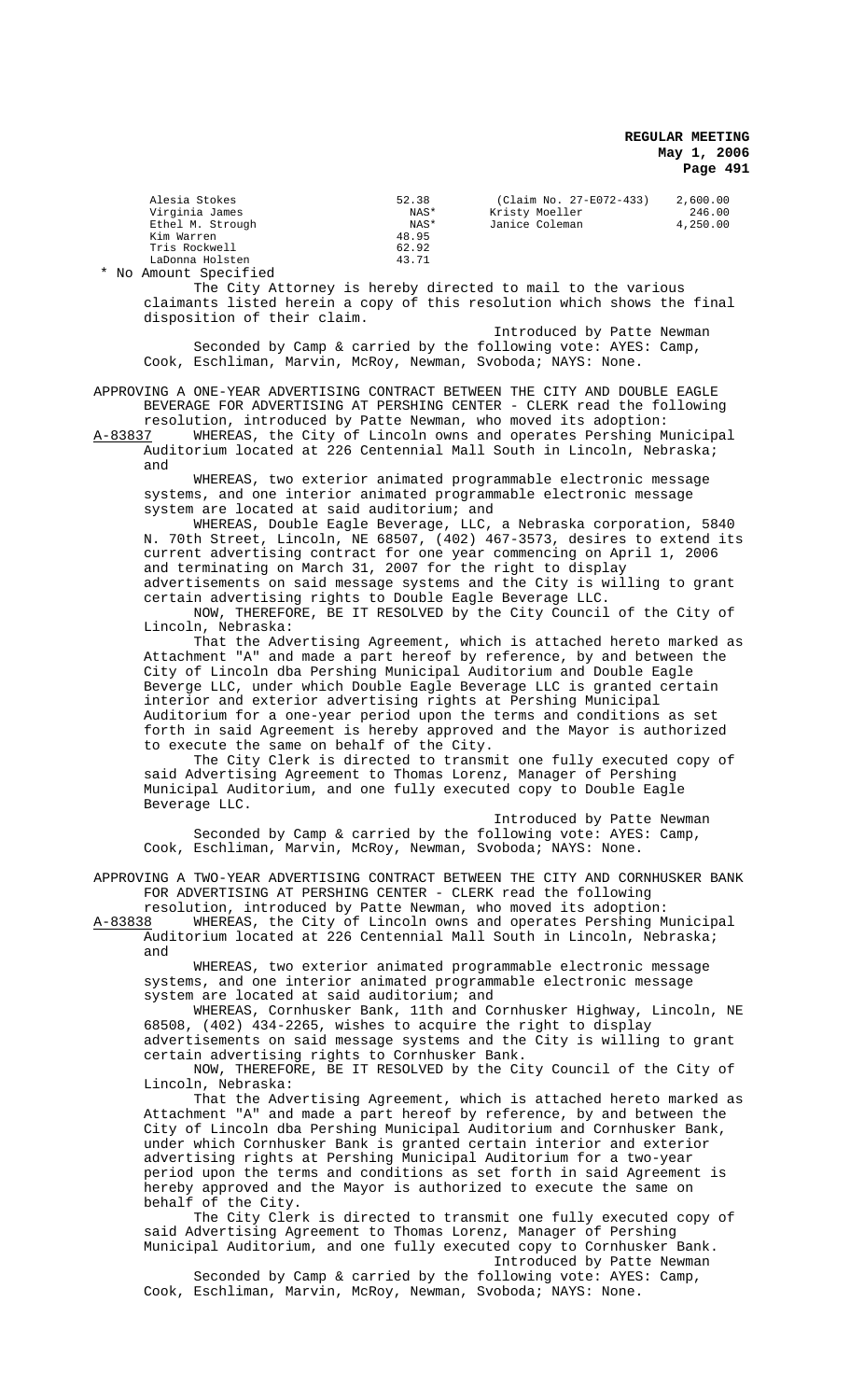COMP. PLAN CONFORMANCE 06003 - APPROVING AN AMENDMENT TO THE LINCOLN CENTER REDEVELOPMENT PLAN TO ESTABLISH THE QO1214 DOWNTOWN CIVIC PLAZA PROJECT AREA COVERING FOUR CITY BLOCKS GENERALLY BOUNDED BY Q STREET, 14TH STREET, O STREET AND 12TH STREET - PRIOR to reading:

COOK Moved to amend Bill No. 06R-84 on page 3 paragraph 3, at the end of #2 add sentence These authorized and directed steps shall not include eminent domain.

Seconded by Newman & carried by the following vote: AYES: Camp, Cook, Eschliman, Marvin, McRoy, Newman, Svoboda; NAYS: None.

ESCHLIMAN Moved to amend Attachment A of Bill No. 06R-84 on page 12, paragraph C change the word "will" to may in the sentence "The construction of the proposed mixed use parking garage will require" and in paragraph D change the word after "within the project area "will" to may and the word "will" to could in the sentence "This could allow for utilization".

Seconded by Marvin & carried by the following vote: AYES: Camp, Cook, Eschliman, Marvin, McRoy, Newman, Svoboda; NAYS: None.

CAMP Moved a point of order to set the time limit for accepting bids as 90 days instead of two months.

Seconded by Marvin.

CAMP Withdrew motion.<br>CLERK Read the followi

Read the following resolution, introduced by Patte Newman, who moved its adoption as amended:<br>A-83839 WHEREAS, the City Counci

A-83839 WHEREAS, the City Council on October 22, 1984, adopted Resolution No. A-69713 finding an area generally bounded by "R" Street, 17th Street, "S" Street, and 7th Street to be blighted, and on October 19, 1987, adopted Resolution No. A-71701 finding said area to be blighted and substandard as defined in the Nebraska Community Development Law (Neb.Rev. Stat. § 18-2101, et seq. as amended) and in need of redevelopment; and

WHEREAS, The City Council has previously adopted the Lincoln Center Redevelopment Plan (hereinafter the "Plan") including plans for various redevelopment projects within said area in accordance with the requirements and procedures of the Nebraska Community Development Law; and now desires to modify said plan by establishing the "QO1214 Downtown Civic Project" generally bounded on the north by Q Street, on the east by 12th Street, on the south by O Street and on the west by 14th Street, including construction of a mixed use project including a public parking garage, development of a new downtown civic plaza and related streetscape and infrastructure improvements throughout the project area; and

WHEREAS, the Director of the Urban Development Department has filed with the City Clerk modifications to the redevelopment plan for said blighted and substandard area, which plan as modified is contained in the document entitled "QO1214 Downtown Civic Project" (hereinafter QO1214 Amendment), which is attached hereto, marked as Attachment "A", and made a part hereof by reference, and has reviewed said plan and has found that it meets the conditions set forth in Neb. Rev. Stat. § 18- 2113 (2002 Cum. Supp.); and

WHEREAS, on March 17, 2006, a notice of public hearing was mailed postage prepaid to all registered neighborhood associations located in whole or in part within one mile radius of the area to be redeveloped setting forth the time, date, place and purpose of the public hearing to be held on March 29, 2006 before the Lincoln City - Lancaster County Planning Commission regarding the proposed QO1214 Amendments to the redevelopment plan, a copy of said notice and list of said registered neighborhood associations having been attached hereto as Attachment "B" and "C" respectively; and

WHEREAS, on April 20, 2006 a notice of public hearing was mailed postage prepaid to the foregoing registered neighborhood associations setting forth the time, date, place, and purpose of the public hearing before the City Council to be held on May 1, 2006, regarding the proposed QO1214 Amendment to the Plan, a copy of said notice having been attached hereto as Attachment "D"; and

WHEREAS, on April 14, 2006 and April 21, 2006 a Notice of Public Hearing was published in the Lincoln Journal Star newspaper, setting the time, date, place and purpose of the public hearing to be held on May 1, 2006 regarding the proposed QO1214 Amendment to the Plan for said blighted and substandard area, a copy of such notice having been attached hereto and marked as Attachment "E"; and

WHEREAS, said proposed QO1214 Amendment to the Plan has been submitted to the Lincoln-Lancaster County Planning Commission for review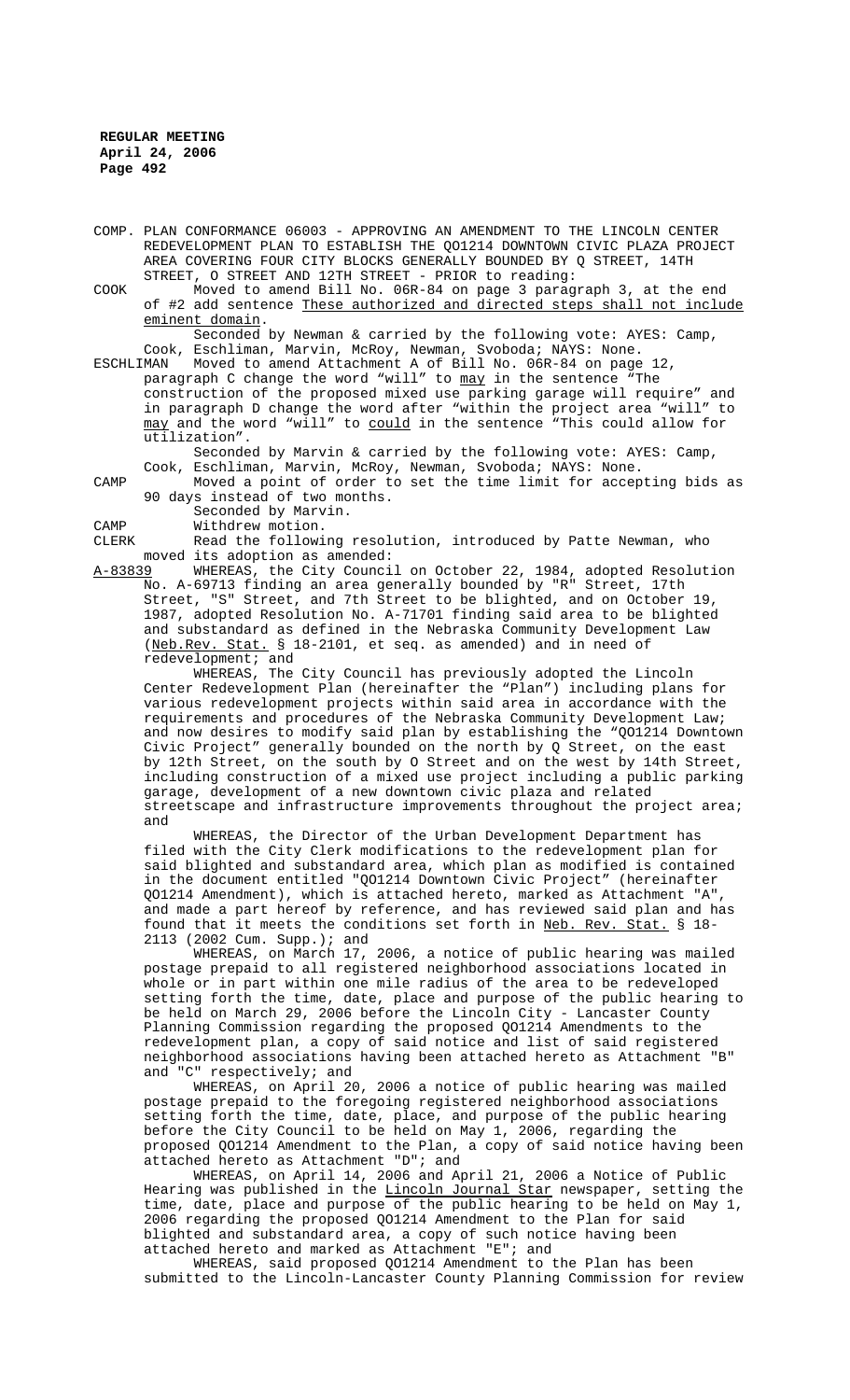and recommendations, and said Planning Commission has submitted its written recommendations with respect to the proposed QO1214 Amendment conformance to the 2025 Lincoln-Lancaster County Comprehensive Plan to the Mayor and City Council, a copy of said written recommendations having been attached hereto and marked as Attachment "F"; and

WHEREAS, on May 1, 2006 in the City Council chambers of the County-City Building, 555 South 10th Street, Lincoln, Nebraska, the City Council held a public hearing relating to the proposed modifications to the redevelopment plan and all interested parties were afforded at such public hearing a reasonable opportunity to express their views respecting said proposed modifications to the redevelopment plan; and

WHEREAS, the City Council has duly considered all statements made and materials submitted relating to said proposed modifications to the redevelopment plan; and

WHEREAS, in connection with the Amendment, the Urban Development Director has determined QO1214 Downtown Civic Project as depicted on the attached "Diagram A" incorporated herein by this reference, said Redevelopment Project Area comprising the property to be included in the area subject to the increment provision authorized in the Nebraska Community Development Law; and

WHEREAS, the City Council now finds and determines that the Lincoln Center Redevelopment Plan as modified by changing said plan by incorporating the QO1214 Downtown Civic Project; and by making minor administrative revisions and corrections to update the plan; is described in sufficient detail and is designed with the general purpose of accomplishing a coordinated, adjusted and harmonious development of the City and its environs which will promote the general health, safety and welfare, sound design and arrangement, the wise and efficient expenditure of public funds, and the prevention of the recurrence of unsanitary or unsafe dwelling accommodations or conditions of blight, and is feasible and in conformity with the general plan for the development of the City of Lincoln as a whole and said plan is in conformity with the legislative declarations and determinations set forth in the Community Development Law.

NOW, THEREFORE, BE IT RESOLVED by the City Council of the City of Lincoln, Nebraska:

1. That pursuant to the provisions of the Nebraska Community Development Law and in light of the foregoing findings and determinations, the "QO1214 Amendment" attached hereto as Attachment "A", establishing the QO1214 Downtown Civic Project, making minor administrative revisions and corrections to update the plan is hereby accepted and approved by the City Council as the governing body for the City of Lincoln.

2. That the Urban Development Director, or his authorized representative, is hereby authorized and directed to take all steps necessary to implement the provisions of said redevelopment plan as they relate to the above-described modifications. These authorized and directed steps shall not include eminent domain.

3. That the Redevelopment Project Area for the QO1214 Redevelopment Project as depicted on the attached "Diagram A" incorporated herein by this reference, said Redevelopment Project Area comprising the property to be included in the area subject to the increment provision authorized in the Nebraska Community Development Law.

4. That it is intended that this resolution and the modifications adopted herein are supplemental hereto the findings, approvals, and authorizations set forth in Resolution No. A-68489, Resolution No. A-70273, Resolution No. A-71073, Resolution No. A-71490, Resolution No. A-71701, Resolution No. A-72046, Resolution No. A-72329, Resolution No. A-72774, Resolution No. A-73000, Resolution No. A-73698, Resolution A-74165, Resolution No. A-74186, Resolution A-74291, Resolution No. A-74583, Resolution No. A-74603, Resolution No. A-74583, Resolution No. A-75257, Resolution A-75784, Resolution A-75974,<br>Resolution No. A-75784, Resolution A-76438, Resolution No. A-77828, Resolution No. A-75784, Resolution A-76438, Resolution No. A-78138, Resolution No. A-78688, Resolution No. A-80587, Resolution No. A-81681, and Resolution No. A-83005.

Introduced by Patte Newman Seconded by McRoy & carried by the following vote: AYES: Camp, Cook, Eschliman, Marvin, McRoy, Newman, Svoboda; NAYS: None.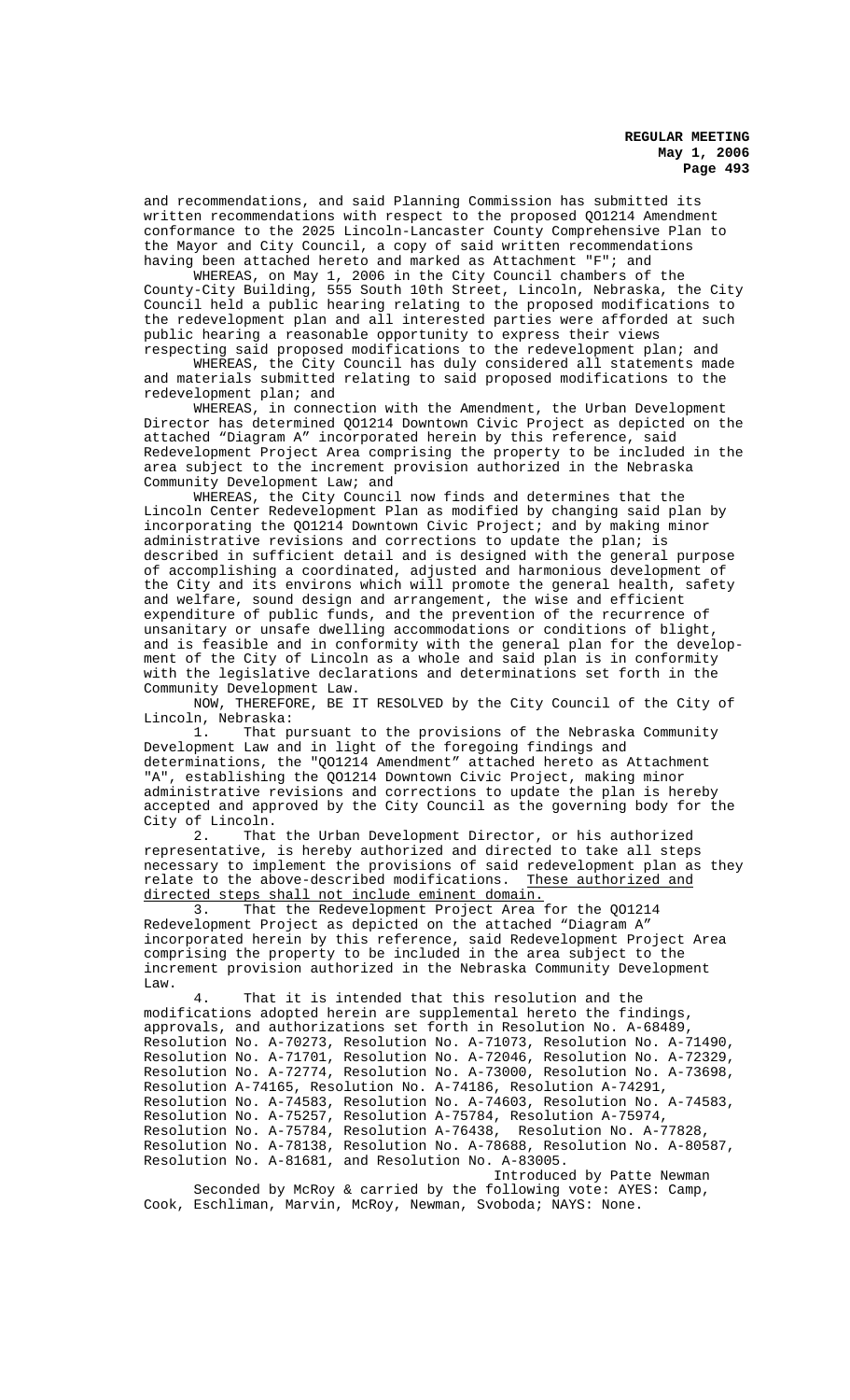### **PETITIONS AND COMMUNICATIONS**

THE FOLLOWING HAVE BEEN REFERRED TO THE PLANNING DEPT.: Change of Zone 06026 - App. of Charleston Heights, LLC from AG to R-3 on property at North  $14^{\text{th}}$  Street and Humphrey Avenue (6803 N.  $14^{\text{th}}$  Street). Special Permit 06030 - App. of Charleston Heights, LLC for approximately<br>206 single family lots, 144 attached single family lots, and 9 outlots single family lots, 144 attached single family lots, and 9 outlots with requests to waive block length, average lot area, recreational facilities, and pedestrian easement on property at North  $14^{\text{th}}$  Street and Humphrey Avenue. Special Permit 06031 - App. of Verizon Wireless to construct a 108' wireless facility (monopole) with a request to waive the fall zone and landscaping requirements, on property at 540 North 46<sup>th</sup> Street.

- SETTING THE HEARING DATE OF MONDAY, MAY 15, 2006 AT 1:30 P.M. FOR APPLICATION OF RFOX, INC. DBA RED FOX WESTSIDE GRILLE FOR AN ADDITION/RECONSTRUCTION OF AN AREA APPROX. 38' X 64' ONTO SOUTH SIDE OF BEER GARDEN AT 1339 WEST O STREET - CLERK read the following resolution, introduced by Jon Camp, who moved its adoption:
- A-83840 BE IT RESOLVED by the City Council, of the City of Lincoln, that a hearing date is hereby set for Mon., May 15, 2006 at 1:30 p.m. or as soon thereafter as possible in the City Council Chambers, County-City Building, 555 S. 10<sup>th</sup> St, Lincoln, NE, for Application of Rfox, Inc. dba Red Fox Westside Grille for an addition/reconstruction of an area approximately 38' x 64' onto south side of beer garden at 1339 West O Street.

If the Police Dept. is unable to complete the investigation by said time, a new hearing date will be set.

Introduced by Jon Camp Seconded by Newman & carried by the following vote: AYES: Camp, Cook, Eschliman, Marvin, McRoy, Newman, Svoboda; NAYS: None.

- SETTING THE HEARING DATE OF MONDAY, MAY 15, 2006 AT 1:30 P.M. FOR MANAGER APPLICATION OF MATTHEW OWENS FOR SIDELINES DELI LOCATED AT 1000 SAUNDERS AVENUE - CLERK read the following resolution, introduced by Jon Camp, who moved its adoption:
- A-83841 BE IT RESOLVED by the City Council, of the City of Lincoln, that a hearing date is hereby set for Mon., May 15, 2006 at 1:30 p.m. or as soon thereafter as possible in the City Council Chambers, County-City Building, 555 S. 10<sup>th</sup> Street., Lincoln, NE, for Manager Application of Matthew Owens for Sidelines Deli located at 1000 Saunders Avenue. If the Police Dept. is unable to complete the investigation by said time, a new hearing date will be set.

Introduced by Jon Camp Seconded by Newman & carried by the following vote: AYES: Camp, Cook, Eschliman, Marvin, McRoy, Newman, Svoboda; NAYS: None.

INFORMAL PETITION FOR A SEWER DISTRICT ON SOUTH 15TH STREET BETWEEN MULBERRY & PLUM STREETS BY MATT HARTMAN - Referred to Public Works & Utilities Dept.

#### **REPORTS OF CITY OFFICERS**

- CLERK'S LETTER AND MAYOR'S APPROVAL OF ORDINANCES & RESOLUTIONS PASSED BY COUNCIL ON APRIL 17, 2006. - CLERK presented said report which was placed on file in the Office of the City Clerk.
- APPOINTING RICHARD PATTERSON, TODD FURASEK AND TYRE MACDOWELL JR. TO THE COMMUNITY DEVELOPMENT TASK FORCE TO FILL UNEXPIRED THREE-YEAR TERMS EXPIRING AUGUST 31, 2006, AUGUST 31, 2007, AND AUGUST 31, 2008, RESPECTIVELY - CLERK read the following resolution, introduced by Patte Newman, who moved its adoption:

A-83842 BE IT RESOLVED by the City Council of the City of Lincoln, Nebraska:

That the appointment of Richard Patterson, Todd Furasek, and Tyre MacDowell, Jr. to the Community Development Task Force to fill unexpired three-year terms expiring August 31, 2006, August 31, 2007, and August 31, 2008, respectively, is hereby approved.

Introduced by Patte Newman Seconded by Camp & carried by the following vote: AYES: Camp, Cook, Eschliman, Marvin, McRoy, Newman, Svoboda; NAYS: None.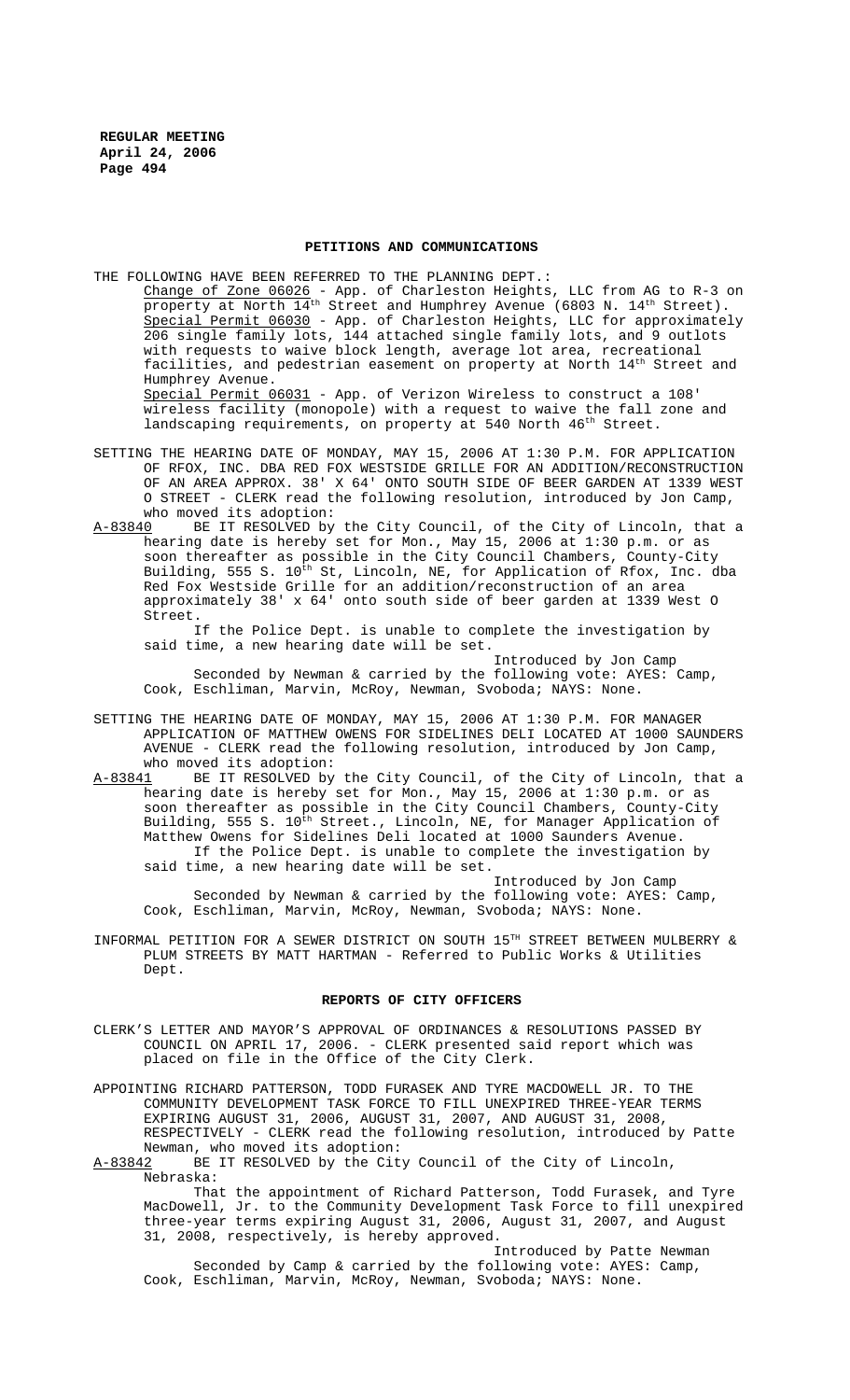APPOINTING JAMES JONES AND BRICE SULLIVAN TO THE COMMUNITY DEVELOPMENT TASK FORCE TO FILL UNEXPIRED THREE-YEAR TERMS EXPIRING AUGUST 31, 2007 AND AUGUST 31, 2006, RESPECTIVELY - CLERK read the following resolution, introduced by Patte Newman, who moved its adoption:<br>A-83843 BE IT RESOLVED by the City Council of the Cit BE IT RESOLVED by the City Council of the City of Lincoln, Nebraska: That the appointment of James Jones and Brice Sullivan to the Community Development Task Force to fill unexpired three-year terms expiring August 31, 2007 and August 31, 2006, respectively, is hereby approved. Introduced by Patte Newman Seconded by Camp & carried by the following vote: AYES: Camp, Cook, Eschliman, Marvin, McRoy, Newman, Svoboda; NAYS: None. APPOINTING DENNIS BIGGERSTAFF TO THE HEATING, VENTILATING AND COOLING EXAMINERS BOARD TO FILL AN UNEXPIRED THREE-YEAR TERM EXPIRING APRIL 4, 2009 - CLERK read the following resolution, introduced by Patte Newman,

who moved its adoption: A-83844 BE IT RESOLVED by the City Council of the City of Lincoln, Nebraska:

That the appointment of Dennis Biggerstaff to the Heating, Ventilating, and Cooling Examiners Board to fill an unexpired three-year term expiring April 4, 2009, is hereby approved.

Introduced by Patte Newman Seconded by Camp & carried by the following vote: AYES: Camp, Cook, Eschliman, Marvin, McRoy, Newman, Svoboda; NAYS: None.

SETTING A HEARING DAY OF MAY 15, 2006, AT 10:00 A.M. FOR THE PUBLIC WORKS BOARD OF EQUALIZATION SPECIAL ASSESSMENT GROUP I - CLERK requested a motion to approve the hearing date be set for May 15, 2006 at 10:00 a.m. for the Public Works Board of Equalization Special Assessment Group I.

NEWMAN Moved approval. Seconded by Camp & carried by the following vote: AYES: Camp, Cook, Eschliman, Marvin, McRoy, Newman, Svoboda; NAYS: None.

# **ORDINANCES - 1ST READING & RELATED RESOLUTIONS - NONE**

### **ORDINANCES - 3RD READING & RELATED RESOLUTIONS (as required)**

APPROVING THE SUBLEASE AND LEASE AGREEMENT BETWEEN THE CITY, UNIVERSITY OF NEBRASKA, NEBCO, AND THE NEBRASKA SCHOOL ACTIVITIES ASSOCIATION FOR THE LEASE OF SPACE BY THE NEBRASKA SCHOOL ACTIVITIES ASSOCIATION IN HAYMARKET PARK

PRIOR to reading: CAMP Moved to amend Bill No. 06-60 on page 8 of the Sublease & Lease Agreement (Attachment "A" to the Ordinance), in paragraph VII (E) delete the reference to "Article XXV" and insert "Article XXII" in lieu thereof and substitute Attachment "B" [Revised] for Attachment "B" to the Sublease and Lease Agreement.

Seconded by Cook & carried by the following vote: AYES: Camp, Cook, Eschliman, Marvin, McRoy, Newman, Svoboda; NAYS: None.

CLERK Read an ordinance, introduced by Annette McRoy, accepting and approving a Sublease and Lease Agreement between the City of Lincoln, University of Nebraska, NEBCO and the Nebraska School Activities Association for the lease of space by the Nebraska School Activities Association at Haymarket Park, near 6th and Charleston Streets, Lincoln, Lancaster County, Nebraska commencing April 1, 2006 for a Sublease term coinciding with the Lease for the Ballpark Facilities and a Lease in the event the Ballpark Facilities Lease is early terminated, allowing the NSAA facilities on the space up to September 30, 2035, coinciding with the full term of the Ballpark Facilities Lease, the third time.

MCROY Moved to pass the ordinance as amended. Seconded by Camp & carried by the following vote: AYES: Camp,

Cook, Eschliman, Marvin, McRoy, Newman, Svoboda; NAYS: None. The ordinance, being numbered **#18723**, is recorded in Ordinance Book #25, Page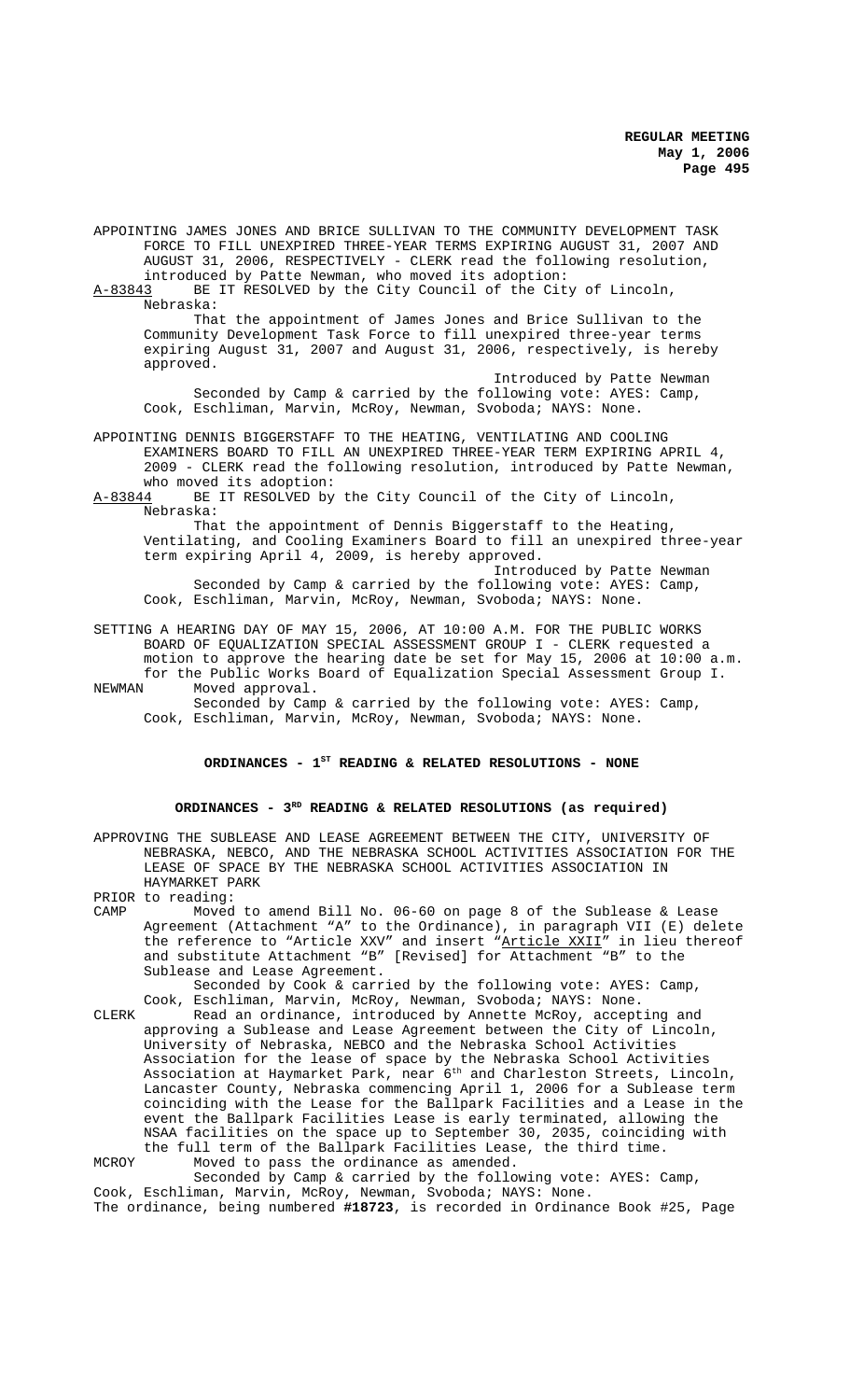APPROVING AN EIGHT-YEAR EXTENSION OF THE FRANCHISE AGREEMENT BETWEEN THE CITY AND AQUILA FOR THE PROVISION OF NATURAL GAS SERVICES TO LINCOLN - CLERK read an ordinance, introduced by Annette McRoy, whereas, under the City Charter and authority under the laws of the State of Nebraska (See: Neb. Rev. Stat. § 15-222, See Also: Neb. Rev. Stat. § 19-4603, Repealed, Laws 2003, LB 790, effective May 31, 2003), the City of Lincoln is authorized to negotiate with and enter into franchise agreements with private utility companies to, among other things, locate improvements in the public rights-of-way for purposes of providing utility services including natural gas services to citizens of the City, the third time.

MCROY Moved to pass the ordinance as read. Seconded by Marvin & carried by the following vote: AYES: Camp,

Cook, Eschliman, Marvin, McRoy, Newman, Svoboda; NAYS: None. The ordinance, being numbered **#18724**, is recorded in Ordinance Book #25, Page

APPROVING A TRANSFER OF APPROPRIATIONS AND CASH, (WHERE APPROPRIATE) BETWEEN PROJECTS WITHIN THE SANITARY LANDFILL FUND - CLERK read an ordinance, introduced by Annette McRoy, approving the transfer of unspent and unencumbered appropriations and cash (if any) between certain capital improvement projects within the Sanitary Landfill Fund, the third time.

MCROY Moved to pass the ordinance as read. Seconded by Camp & carried by the following vote: AYES: Camp, Cook, Eschliman, Marvin, McRoy, Newman, Svoboda; NAYS: None.

The ordinance, being numbered **#18725**, is recorded in Ordinance Book #25, Page

CHANGE OF ZONE 05082 - APPLICATION OF SIERRA INVESTMENTS, LLC, FOR A CHANGE OF ZONE FROM R-6 RESIDENTIAL DISTRICT TO B-3 COMMERCIAL DISTRICT ON PROPERTY GENERALLY LOCATED AT THE SOUTHWEST CORNER OF 21ST AND K STREETS - CLERK read an ordinance, introduced by Annette McRoy, amending the Lincoln Zoning District Maps attached to and made a part of Title 27 of the Lincoln Municipal Code, as provided by Section 27.05.020 of the Lincoln Municipal Code, by changing the boundaries of the districts established and shown thereon, the third time.

MCROY Moved to pass the ordinance as read. Seconded by Newman & carried by the following vote: AYES: Camp, Cook, Eschliman, Marvin, McRoy, Newman, Svoboda; NAYS: None. The ordinance, being numbered **#18726**, is recorded in Ordinance Book #25, Page

VACATION 05012 - VACATING THE EAST/WEST ALLEY FROM NORTH 33RD TO NORTH  $34^{\text{TH}}$ STREETS, BETWEEN O AND P STREETS - CLERK read an ordinance, introduced by Annette McRoy, vacating the east/west alley from North 33rd to North 34<sup>th</sup> Streets between O and P Street, and retaining title thereto in the City of Lincoln, Lancaster County, Nebraska, the third time.

MCROY Moved to pass the ordinance as read.

Seconded by Eschliman & carried by the following vote: AYES: Camp, Cook, Eschliman, Marvin, McRoy, Newman, Svoboda; NAYS: None. The ordinance, being numbered **#18727**, is recorded in Ordinance Book #25, Page

APPROVING THE USE OF PUBLIC RIGHT-OF-WAY BY LANDON OSBORNE FOR INSTALLATION OF A FENCE/WALL AT 1840 E STREET. (4/10/06 - ACTION DELAYED 1 WK TO 4/17/06) (4/17/06 - ACTION DELAYED 1 WK. TO 4/24/06) (REQUEST TO DELAY ACTION 1 WK. TO 5/1/06) (ACTION DELAYED FOR 1 WK. TO 5/01/06, 6-0) - PRIOR to reading:

MCROY Moved to place on Pending with no date certain. Seconded by Cook & carried by the following vote: AYES: Camp, Cook, Eschliman, Marvin, McRoy, Newman, Svoboda; NAYS: None.

**REGISTERED TO SPEAK SESSION - NONE**

**OPEN MICROPHONE SESSION** 

#### **MISCELLANEOUS BUSINESS**

#### **PENDING -**

VACATING THE SOUTH 40' OF X ST. ADJACENT TO LOT 1, BLOCK 6, NORTH LINCOLN ADD., GENERALLY LOCATED AT N. 9TH & X ITS. (4/2/01 - ACTION DELAYED FOR TWO WEEKS TO 4/16/01) (4/16/01 - PLACED ON PENDING FOR 3 MONTHS 7/16/01) (7/9/01 - TO REMAIN ON PENDING);